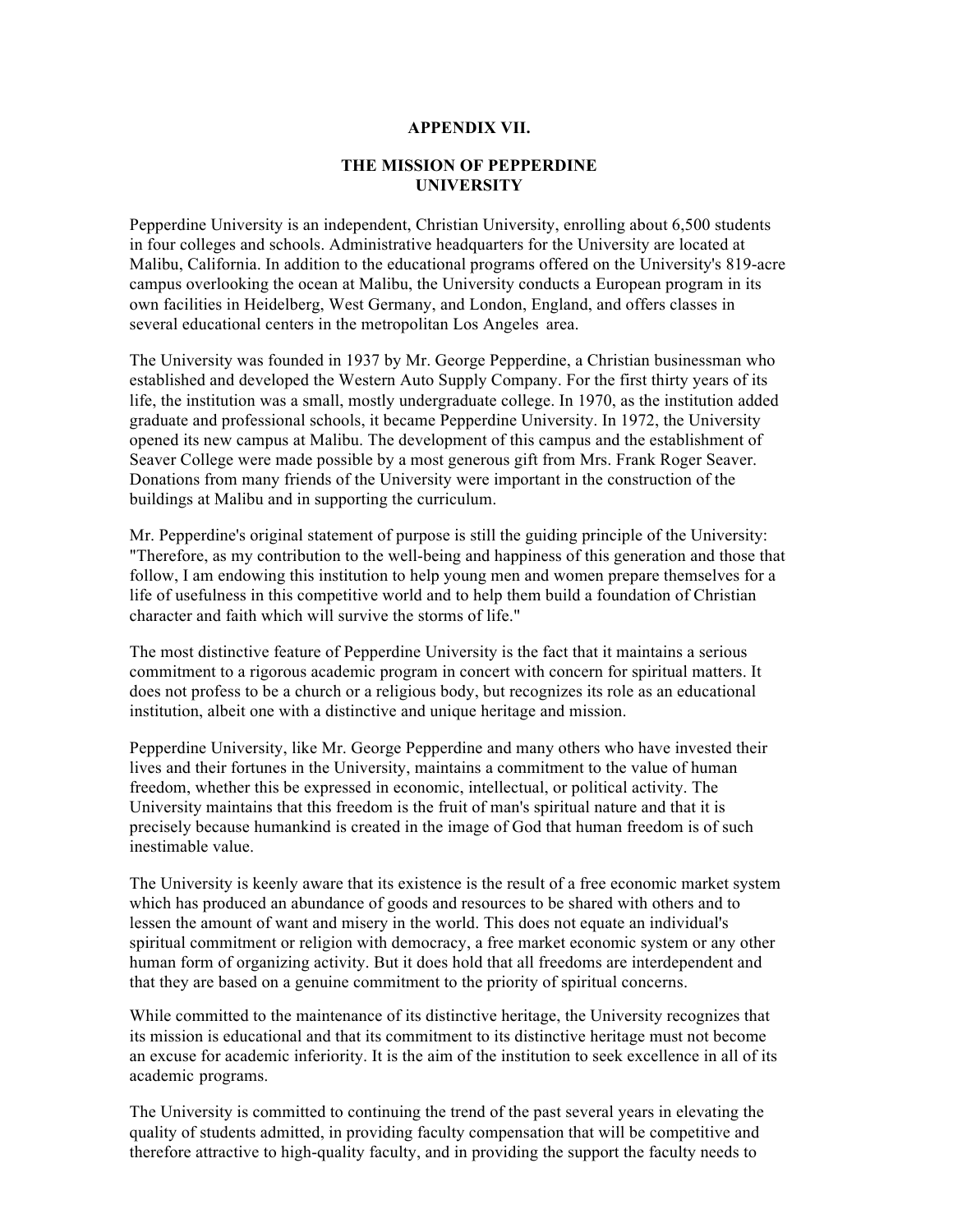achieve the educational objectives of the institution. While certain important features of the physical plant remain to be constructed, such as an administration building, the major thrust of the current decade will be the strengthening of academic programs.

 The University's affirmation of its Christian purpose and the influence of its heritage manifest member, Mr. Pepperdine stipulated that special emphasis be given to Christian values and faith while establishing an institution free of direct ownership and control by an ecclesiastical body. themselves uniquely in the governing structure established by Mr. Pepperdine. Consistent with the autonomous congregational structure of the Churches of Christ, of which he was a lifelong

 In keeping with the founder's provisions, the University's governing authority is vested in a self- perpetuating Board of Regents. Formal legal relationships between the church and the University reside in the controls vested in the Board of Regents, a majority of whom must be members of the Churches of Christ. In addition, members of the governing board also represent a diversity of community and professional interests who are in harmony with and supportive of women of proven character, wisdom, and purpose. the University's heritage. Stewardship of the University's mission has been entrusted to men and

 The maintenance of the church relationship and the authority of the Regents are set forth in the Articles of Incorporation and Bylaws.

 Pepperdine University's mission is to provide education of excellent academic quality within of the educational life of Pepperdine University is Seaver College of Letters, Arts, and Sciences, with its strong program of general education. The liberal arts curriculum encourages the development of academic competencies that include a knowledge of the heritage of the past, an appreciation of science, a development of the aesthetic senses, and the ability to solve problems in the light of available information. The interdisciplinary structure of Seaver College is designed to integrate Christian values into the total curriculum and to unify knowledge around Christian truth. General, pre-professional and professional programs teacher education, law, natural sciences, and social sciences. the context of its Christian heritage and with particular attention to Christian values. The heart include training in business, communications, education, fine arts, religion, humanities and

 The professional schools are regarded as logical extensions of the priorities established in the and education, a subject area which from the beginning has offered the opportunity of providing service to the community, are emphasized respectively in two of the schools of the University. The program in law represents a furtherance of the school's commitment to engage in the serious study of human relations and values. liberal arts college. Business administration, a discipline particularly advocated by the founder,

 Pepperdine University places great emphasis on teaching. In recent years, the importance of research has come to be acknowledged, and the institution is giving greater emphasis to research on the part of the faculty as a fundamental methodology for improving the quality of teaching while contributing to the body of information and knowledge available to society.

 Community service is regarded as highly important, and a variety of educational and cultural programs are offered to the community. It is the philosophy of the institution, however, that its greatest services to the community are provided in the lives of its graduates.

 Constituents served by the University are drawn from most of the states of the United States and approximately sixty foreign countries. Students represent a wide variety of religious and ethnic backgrounds. The University welcomes the diversity of its student population and seeks to provide an atmosphere in which the whole person--physical, social, intellectual, and spiritual--is developed.